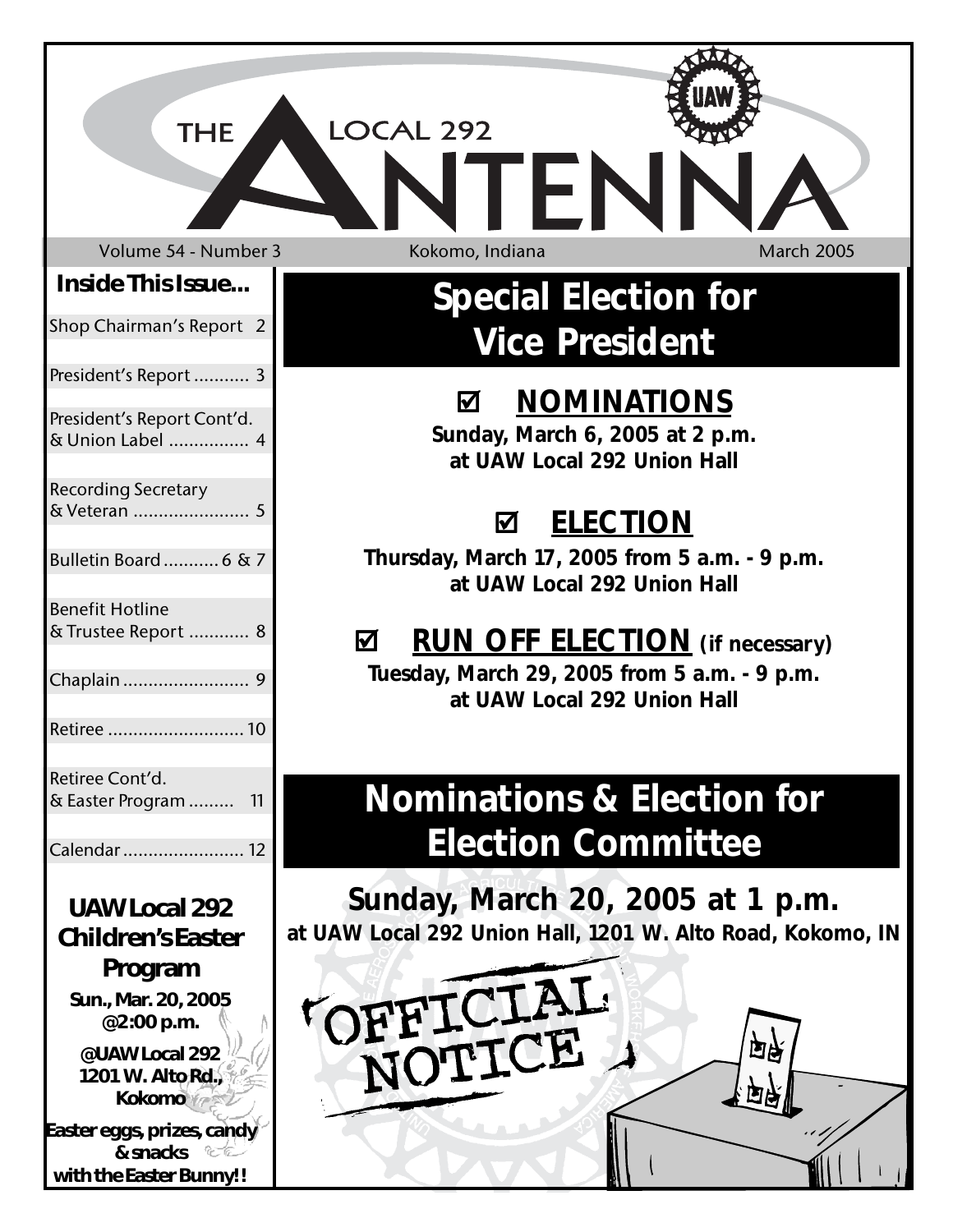# **Shop Chairman's Report**



*Rich Mince, Shop Chairman*

I will begin with the monthly S.E.L. report for February 1, 2005. The benchmark in production is 2,425, in skilled 853 for a total of 3,278. Actual S.E.L. protected in production is 1,764, skilled 780 for a total of 2,544. The current active workforce in production is 1,675, in skilled 767 for a total of 2,442. On leave of absence there are 92 in production and

12 in skilled for a total of 104 bringing our total employment level to 2,546. The hiring requirements that we continue to monitor are 98 in skilled trades and in production 570.

In the area of Quality, the total PRR's issued for 2004 were 60. In January there were 4 PRR's and as of this date in February there are none.

In Health and Safety, for the entire year of 2004 there were 34 recordables and 2 lost workday cases.

There was no sourcing activity this month at our Jobs Committee meeting but we are continuing talks in the area of potential new work for our plant. Recently Harley Davidson toured areas in our plant and hopefully we will be able to announce new work for their company.

We have received a report of 3 new plant additions to the Automotive Holdings Group under Delphi Corp. A holding group plant's status is due to loss of their current business or the potential loss due to the lack of profitability. The following plants are on this list and are all UAW represented  $-$  Athens, Alabama 1,972 members; Tuscaloosa, Alabama 182; Fitzgerald, Georgia 305; Anderson, Indiana 946; Olathe, Kansas 128; Flint East (former Delco) 660; Flint East (former E/C) 2,233; Flint West 15; Laurel, Mississippi 79; Dayton-Wisconsin/Needmore Rd, Ohio 1,481. This reflects a total of 8,001 UAW represented members employed in these plants. The GM Muncie Manual Transmission plant was placed in a "closed plant" status which allows their employees eligible for transfer before other plants that are not in that status. Our division continues to operate at a profitable level, which is a positive for us as many plants in Delphi are not.

Our Shop Committee will be attending the Delphi Sub-council Meeting in March to be held in Pittsburgh, Pennsylvania. We will meet with the Delphi Chairmen, Shop Committees and International Union to share reports and return with any new information we may have.

In Solidarity,

| Grievances submitted by Zone Committeemen - Broken down by Step - February 1, 2005 |               |          |                |          |          |          |  |
|------------------------------------------------------------------------------------|---------------|----------|----------------|----------|----------|----------|--|
| Committeeman                                                                       | Zone $#$      | 1st Step | $1^{1/2}$ Step | 2nd Step | 3rd Step | 4th Step |  |
| George Anthony                                                                     | Zone #1       | 0        | 35             | 130      |          |          |  |
| Dennis Marcum                                                                      | $7$ one # $2$ | 0        | 12             | 43       |          |          |  |
| Jay Brown                                                                          | Zone #3       | 0        | 20             | 30       |          |          |  |
| lim lustice                                                                        | Zone $#4$     | 0        | 8              | 35       |          |          |  |
| <b>Total Grievances at Each Step</b>                                               |               |          | 75             | 238      | 10       |          |  |

#### **PUBLICATION POLICY— The deadline for submitting articles for The Antenna will be the 5th of the month.**

The Antenna shall be the voice of UAW members. No articles will be accepted which tend to ridicule or hold up to contempt any local union officer or member or policy of UAW Local 292. All articles must be signed. All articles must be approved by the Executive Board of Local 292 prior to publication. Opinions expressed here in are the opinions of the writers and not necessarily the opinions of the Editor of UAW Local 292.

**"Were it not for the labor press, the labor movement would not be what it is today, and any man who tries to injure a labor paper is a traitor to the cause." — Samuel Gompers**



**1201 W. Alto Rd., P.O. Box B, Kokomo, IN 46904 Ph. (765) 453-4600 or (800) 347-4254 Office Hours 7:30 a.m.—4:30 p.m.**

| <b>EXECUTIVE BOARD OFFICERS</b>                       |  |  |  |  |
|-------------------------------------------------------|--|--|--|--|
|                                                       |  |  |  |  |
|                                                       |  |  |  |  |
|                                                       |  |  |  |  |
| FINANCIAL SECRETARY/TREASURER  Stephen Newton         |  |  |  |  |
| TRUSTEES  Kenny Fisher, Jim Shelton & Chris McTaggart |  |  |  |  |
|                                                       |  |  |  |  |
|                                                       |  |  |  |  |
|                                                       |  |  |  |  |
|                                                       |  |  |  |  |

#### **SKILLED TRADE UNIT OFFICERS**

#### **UNIT CHAIRPERSONS**

| <b>SHOP COMMITTEE</b> |
|-----------------------|
|-----------------------|

**BENEFITS REPRESENTATIVES**

Phil Caraco, Billy Cantu, Anna Ward, Nick Kodrea & Georgia Zeigler Alternate-Mark McAlpin

**APPRENTICESHIP COMMITTEE**

Danny Nelson & Gary Shaw

**JOINT ACTIVITIES REPRESENTATIVE** Lewis Hall

**JOINT TRAINING REPRESENTATIVES** Lana Puterbaugh & Francis Van Camp

```
A.D.A.P.T.
```
Mike Whiteman

| <b>SERVICE REPRESENTATIVES</b>                             |
|------------------------------------------------------------|
| CIVIL RIGHTS CHAIRPERSON  Petra Jameson                    |
| HEALTH & SAFETYMickey Atkisson, Mike Thomas & Francis Call |
|                                                            |
|                                                            |
| WORK FAMILY REPRESENTATIVE  Larry Etherington              |
| VETERANS AFFAIRS CHAIRPERSON  Ralph Coulter                |
| COMMUNITY SERVICE CHAIRPERSON  Diana Coomer                |
| COMMUNITY SERVICE CO-CHAIRPERSON  Mark McAlpin             |
| CHAPLAINCY CHAIRPERSON  Thelma Corbit                      |
|                                                            |
| CONSERVATION CHAIRPERSON  Charlie Skoog                    |
|                                                            |
| WOMEN'S COMMITTEE CHAIRPERSON  Georgia Zeigler             |
|                                                            |
|                                                            |
|                                                            |
| INDUSTRIAL HYGIENE TECHNICIAN  Kathy Wilson                |
|                                                            |

**EDITOR** Dianna Jones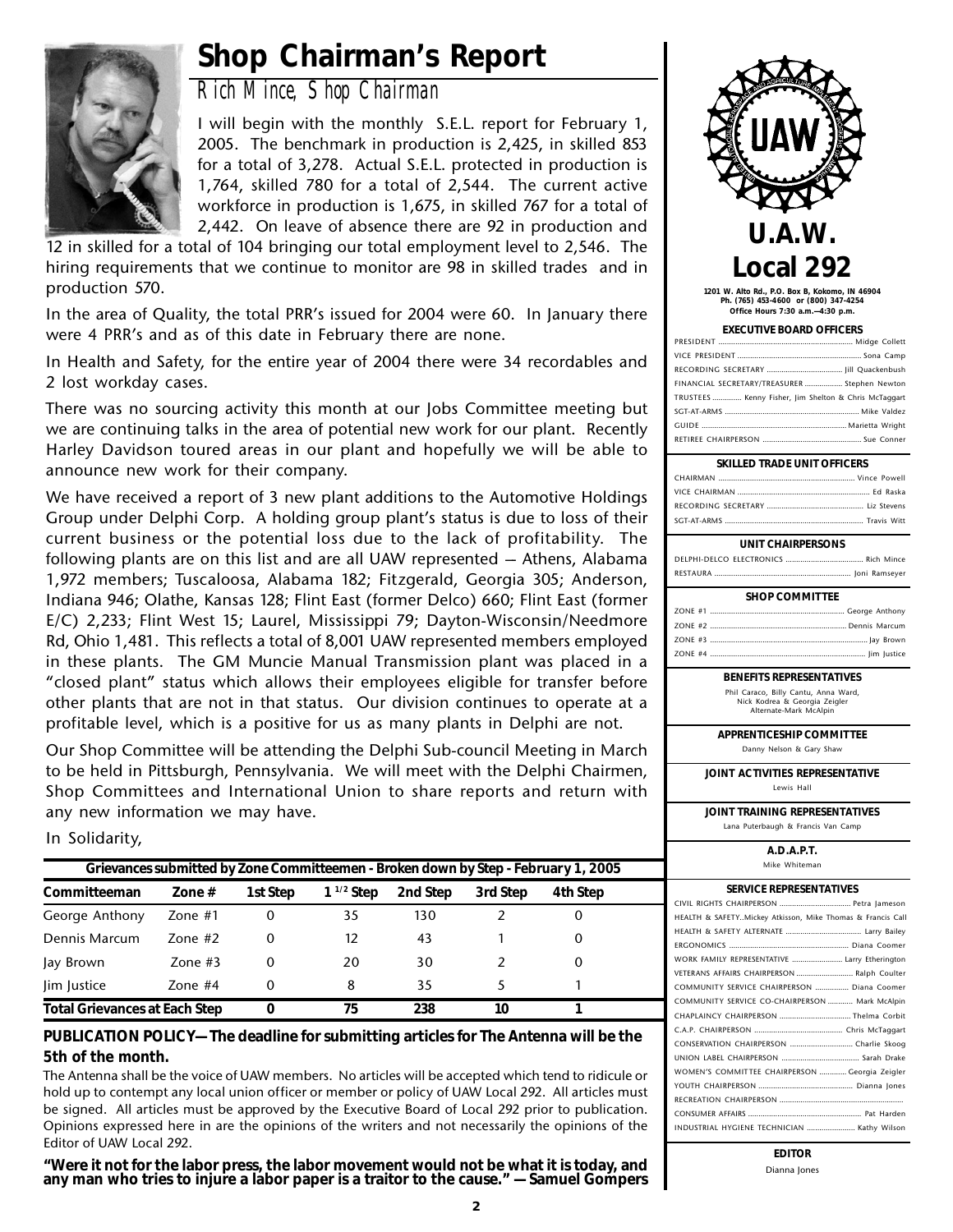# **President's Report**

*Midge Collett, President*

### **The "McDonald's Coffee Case" and Other Fictions**

Irresponsible use of anecdotal cases by "tort reform" proponents is nothing new. The case of Charles Bigbee was the "McDonald's coffee case" of the 1980's. Ronald Reagan described Bigbee's case in a 1986 speech as follows: "In California, a man was using a public telephone booth to place a call. An alleged drunk driver careened down the street, lost control of his car, and crashed into a phone booth. Now, it's no surprise that the injured man sued. But you might be startled to hear whom he sued: the telephone company and associated firms!" In fact, Bigbee's leg was severed after a car hit the phone booth in which he had been trapped. The door jammed after he saw the car coming, he tried to flee but could not. The accident left him unable to walk, severely depressed and unable to work. Because the phone company had placed the booth near a known hazardous intersection, and because the door was defective, keeping him trapped inside, he sued the phone company for compensation.3 Bigbee was brought to Congress to testify. He said, "I believe it would be very helpful if I could talk briefly about my case and show how it has been distorted not only by the President, but by the media as well. That is probably the best was to show people who are injured due to the fault of others should be justly compensated for the damages they have to live with the rest of their lives.<sup>4</sup> Charles Bigbee died in 1994 at age 52.

Anecdotal descriptions of a few atypical lawsuits intended to shock or amuse the public have been the cornerstone of the business community's anti-jury advertising and public relations campaign since the 1980's Focusing on a few rare anecdotal cases, instead of the majority of cases that pass through the courts each year, feeds into a false and dangerous perception that the system is overflowing with frivolous lawsuits. Often such verdicts have either been thrown out or substantially reduced by trial judges or appellate courts, which is exactly how the system is supposed to work. Yet the public is given the false impression that a plaintiff received a windfall, a defendant was financially ruined, or the system failed. This is particularly irresponsible when, as is typical, cases are not cited by name or even by date so they can be checked for accuracy. When journalists or researchers do track them down, they find in virtually every situation that such cases have been mis-reported and misused.

The "McDonald's coffee" case. We have all heard it: a woman spills McDonald's coffee, sues and gets \$3 million. Here are the facts of this widely mis-reported and misunderstood case:

Stella Liebeck, 79 years old, was sitting in the passenger seat of her grandson's car having purchased a cup of McDonald's coffee. After the car stopped, she tried to hold



the cup securely between her knees while removing the lid. However, the cup tipped over, pouring scalding hot coffee onto her. She received third-degree burns over 16 percent of her body, necessitating hospitalization for eight days, whirlpool treatment for debridement of her wounds, skin grafting, scarring, and disability for more than two years. *Morgan, The Recorder, September 30, 1994.* Despite these extensive injuries, she offered to settle with McDonald's for \$20,000. However, McDonald's refused to settle. The jury awarded Liebeck \$200,000 in compensatory damages – reduced to \$160,000 because the jury found her 20 percent at fault – and \$2.7 million in punitive damages for McDonald's callous conduct. (To put this in perspective, McDonald's revenue from coffee sales alone is in excess of \$1.3 million a day.) The trial judge reduced the punitive damages to \$480,000. Subsequently, the parties entered a post-verdict settlement. According to Stella Liebeck's attorney, S. Reed Morgan, the jury heard the following evidence in the case:<sup>1</sup>

- 1. By corporate specifications, McDonald's sells its coffee at 180 to 190 degrees Fahrenheit;
- 2. Coffee at that temperature, if spilled, causes third-degree burns (the skin is burned away down to the muscle/fatty-tissue layer) in two to seven seconds;
- 3. Third-degree burns do not heal without skin grafting, debridement and whirlpool treatments that cost tens of thousands of dollars and result in permanent disfigurement, extreme pain and disability of the victim for many months, and in some cases, years;
- 4. The chairman of the department of mechanical engineering and bio-mechanical engineering at the University of Texas testified that this risk of harm is unacceptable, as did a widely recognized expert on burns, the editor in chief of the leading scholarly publication in the specialty, the Journal of Burn Care and Rehabilitation;
- 5. McDonald's admitted that it has known about the risk of serious burns from its scalding hot coffee for more than 10 years – the risk was brought to its attention through numerous other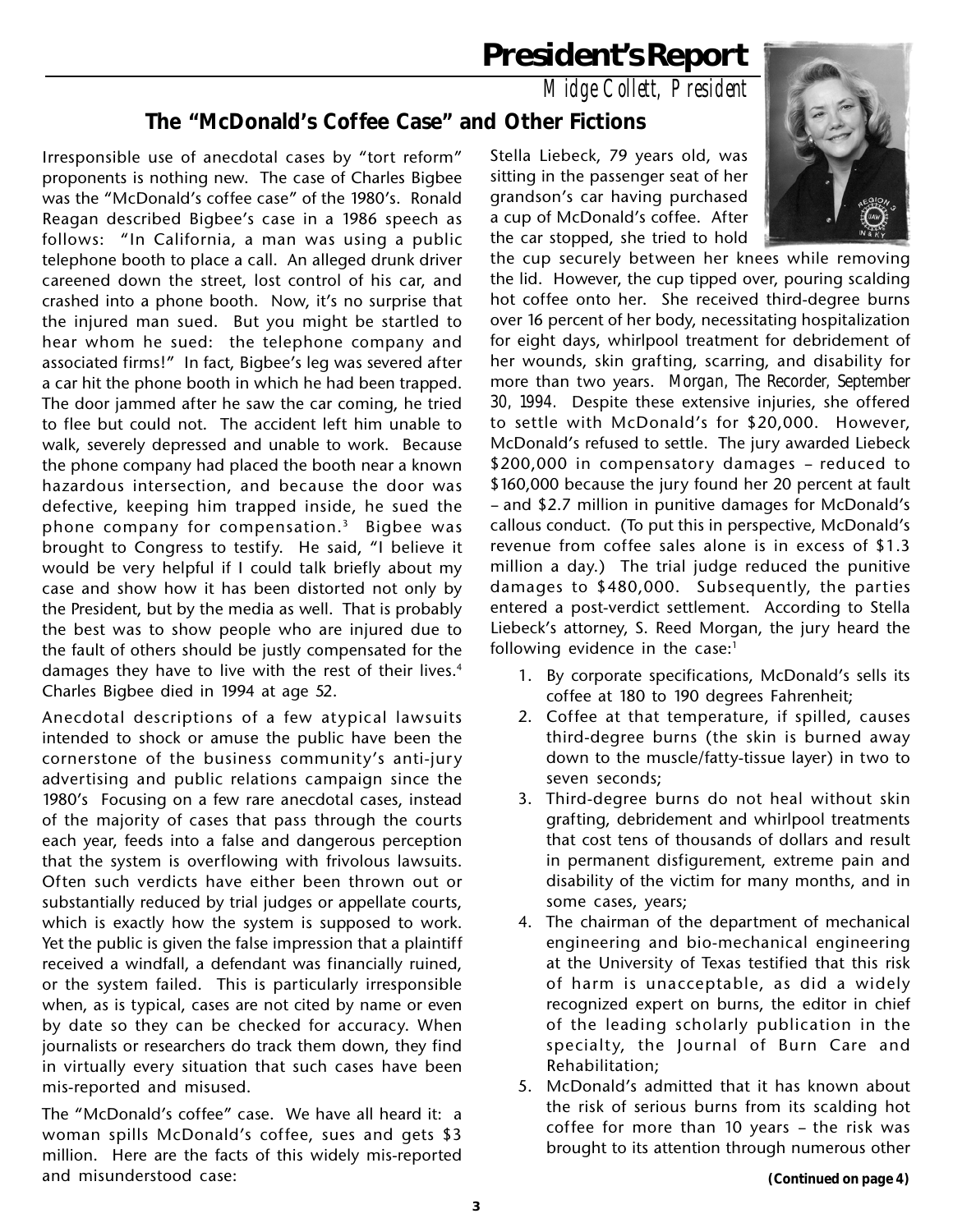claims and suits, to no avail;

- 6. From 1982 to 1992, McDonald's coffee burned more than 700 people, many receiving severe burns to the genital area, perineum, inner thighs and buttocks;
- 7. Not only men and women, but also children and infants, have been burned by McDonald's scalding hot coffee, in some instances due to inadvertent spillage by McDonald's employees;
- 8. At least one woman had coffee dropped in her lap through the service window, causing thirddegree burns to her inner thighs and other sensitive areas, which resulted in disability for years.
- 9. Witnesses for McDonald's admitted in court that consumers are unaware of the extent of the risk of serious burns from spilled coffee served at McDonald's required temperature;
- 10. McDonald's admitted that it did not warn customers of the nature and extent of this risk an could offer no explanation as to why it did not;
- 11. McDonald's witnesses testified that it did not intend to turn down the heat – As one witness put it: "No, there is no current plan to change

the procedure that we're using in that regard right now;"

- 12. McDonald's admitted that its coffee is "not fit for consumption" when sold because it causes severe scalds if spilled or drunk;
- 13. Liebeck's treating physician testified that her injury was one of the worst scald burns he had ever seen.

Moreover, the Shriner's Burn Institute in Cincinnati had published warnings to the franchise food industry that its members were unnecessarily causing serious scald burns by ser ving beverages above 130 degrees Fahrenheit.

In refusing to grant a new trial in the case, Judge Robert Scott called McDonald's behavior "Callous." Moreover, "the day after the verdict, the news media documented that coffee at the McDonald's in Albuquerque (where Liebeck was burned) is now sold at 158 degrees. This will cause third-degree burns in about 60 seconds, rather than in two to seven seconds (so that), the margin of safety has been increased as a direct consequence of this verdict."2

- 1 Morgan, The Recorder, Sept. 30, 1994. 2 Ibid.
	-
- 3 Nader & Smith, No Contest: Corporate Lawyers and the perversion of Justice in America (1996). 4 House Committee on Banking, Finance and Urban Affairs, July 23, 1986.



# **Union Label Report**

*Submitted by Sarah Drake, Union Label Chairperson*

#### **Knowledge is Power: Get Yours Online**

As union members, we are called upon by our leadership to, in part, improve working conditions, and maintain and protect the interests

of workers under the jurisdiction of the International Union. To unite in one organization, regardless of religion, race, creed, color, sex, political affiliation, nationality, age, disability, marital status or sexual orientation, all members under this union. To improve the sanitary and working conditions of employment within the workplace.

We also have a responsibility, not only to our union, but also to ourselves, to be educated in the history of the Labor Movement and maintain an intelligent and dignified membership.

We as Americans and as union members, also have the privilege and a social responsibility to engage in legislative, political, educational, civic, welfare, etc. which further improve, directly or indirectly, the general economic and social conditions for all workers.

Local union standing committees are made up of individuals who possess a strength or an interest in a particular area or they may want to learn more about a subject or find a way to contribute to the labor movement. Supporting American workers makes America stronger.

Regardless of whether you're interests lie as an "armchair activist", "smart shopper" or "vivacious voter", there is something in these pages that will be useful to you. Many of these websites have free e-mail updating and links to related topics.

#### **Buy America . . . It Benefits Everyone**

The following sites provide news, information and links on buying American-made goods and services . . .

www.shopunionmade.org www.unionjeanco.com www.howtobuyamerican.com www.bac-america.org www.uniteunion.org -- click on *buy union* www.unionlabel.org www.unionpriv.org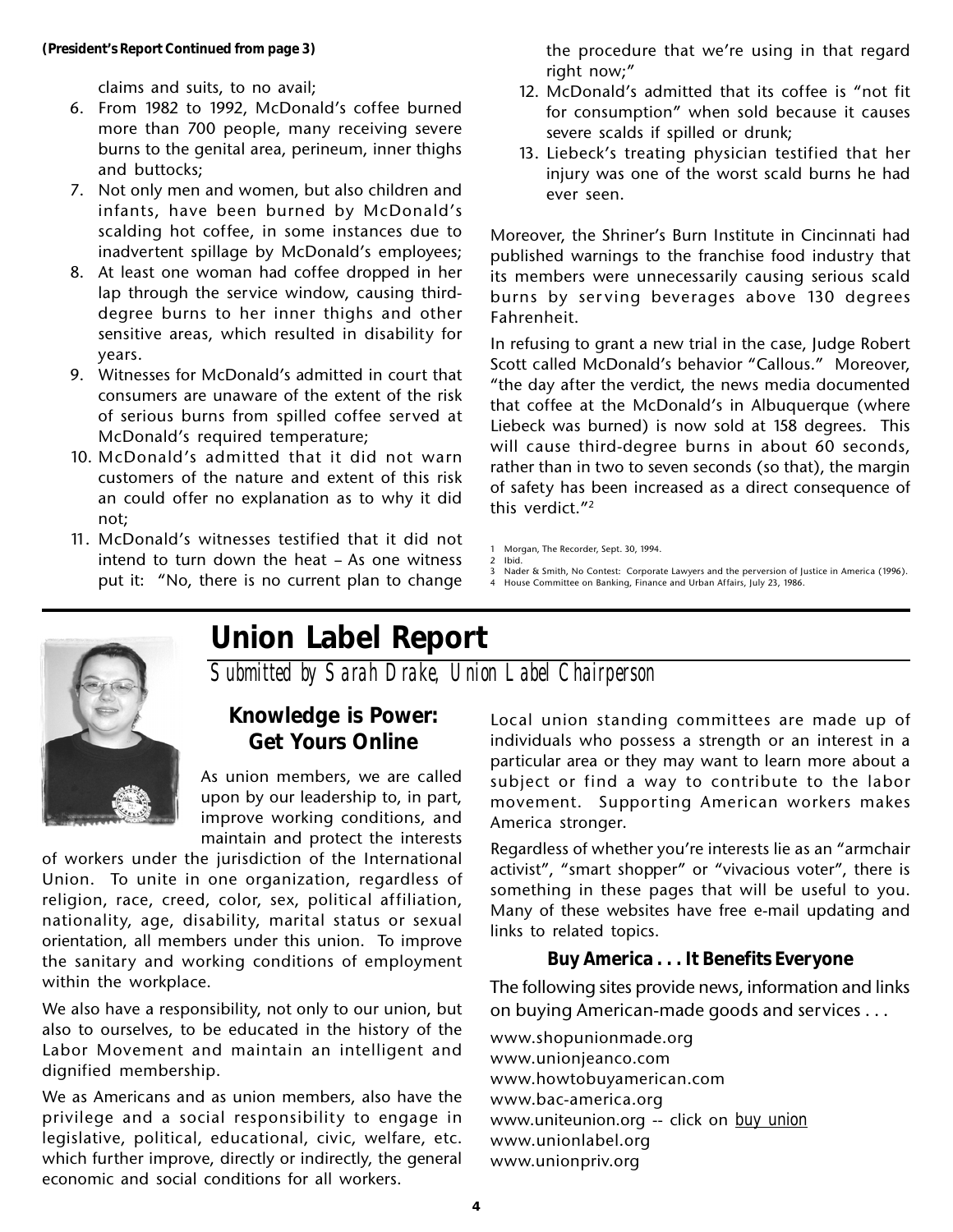

# **Recording Secretary's Report**

*Jill Quackenbush, Recording Secretary*

## **CONSTITUTION OF THE UNITED STATES OF AMERICA "By the People for the People"**

"They keep talking about drafting a Constitution for Iraq. Why don't we just give them ours? It was written by a lot of really smart guys, it's

worked for more than 200 years and besides that, we don't use it anymore."

In 1993 President Clinton signed the FMLA into law after being vetoed twice by George Bush Senior.

Studies estimate more than 50 million working people have taken 'Family Medical Leave'. It has enabled millions of Americans time off their jobs to care for seriously or terminally ill loved ones, bond with their new born babies or to recuperate from one's own illness.

FMLA is federally mandated and state regulated.

The law is vague enough for it to be often misconstrued by employers to purposely fit their own agenda. At this time, we do know the law doesn't go far enough -- FMLA does not cover all workers, and the leave is unpaid. In fact, among workers who needed FMLA leave but did not take it, more than three in four said they could not afford to take it. They cannot afford to miss a paycheck. To make matters even more difficult, nearly half of private sector workers aren't entitled to sick leave.

Instead of expanding family medical leave, the Bush administration will try to put new limits on the Family

Medical Leave Act, as early as March 2005. The changes will be to gut the law. For example, one proposed idea has been contemplated to deny time off work for any illness that affects you the worker (or a child out of school) for less than ten days, rather than three or more required by the existing law. So a worker with an emergency appendectomy, treatments, etc. who misses a few days of work or a working mother who needs to care for a child with a life-threatening bout of asthma could be disciplined or fired since their leave wouldn't be covered by FMLA.

Save FMLA -- Call, e-mail and write your representatives as soon as possible.

**Call Congress Toll Free -- 1-888-355-3588 Capitol Switchboard -- 202-224-3121 Web address -** *www.in.gov www.house.gov www.senate.gov*

*Indiana Senator Evan Bayh Fax -- 202-228-1377 or Phone-- 202-224-5623*

*Senator Richard Lugar Fax -- 202-228-0360 or Phone-- 202-224-4814*

*Source: AFL-CIOworkingwomen.com*



Isaac was sworn into the service at Ft. Benjamin Harrison Jan. 9, 1940. He went from there to Langley AFB VA. He served in the 36th squadron 8th Pursuit Group until June 9, 1941 when he sailed for British Giana until his health failed. He was a Buck Sgt. until Aug. 1, 1942 commissioned to Staff Sgt.

Isaac worked reclamation Salvage and also brought back planes that crashed in the jungle. He worked on 10 Martin Bombers, P36, P38, P51, B17 Amphibian Planes. He



received citations from several Tech Schools B17-B29. Isaac also received several commendations from his commanding officer at Atkinson.

He served on several bases in the U.S. (ALA, VA, FLA and IND.

Isaac was discharged on September 20, 1945. His service disability is Thrombo Phlebitis - 20% award, life member DAV.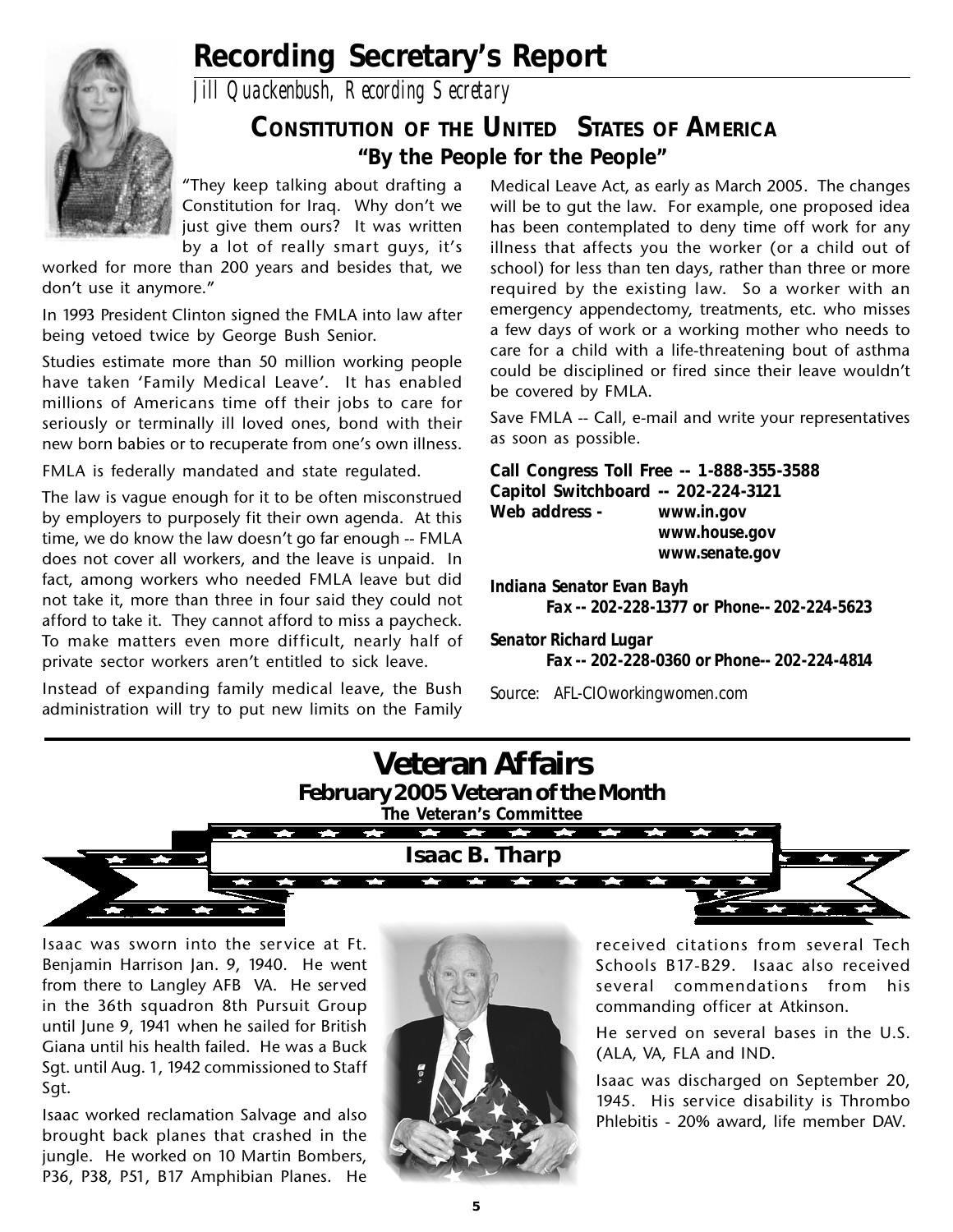| <b>2005 RETIREE MEETINGS</b>                                                                                                                                                                                                                                                                                                                                                                                                                                       | <b>Retirement Report</b>                                                                                                                |
|--------------------------------------------------------------------------------------------------------------------------------------------------------------------------------------------------------------------------------------------------------------------------------------------------------------------------------------------------------------------------------------------------------------------------------------------------------------------|-----------------------------------------------------------------------------------------------------------------------------------------|
| <b>JANUARY 10</b><br>MAY 9<br><b>SEPTEMBER 12</b><br><b>FEBRUARY 14</b><br><b>JUNE 13</b><br><b>OCTOBER 10</b><br><b>NOVEMBER 14</b><br><b>MARCH 14</b><br><b>JULY 11 (Cancelled)</b><br>*DECEMBER 10<br><b>APRIL 11</b><br><b>AUGUST 8</b>                                                                                                                                                                                                                        | <b>Richard Read</b><br>Charles L. Troupe,<br>2005 Regional P<br>Region                                                                  |
| ALL REGULAR MONTHLY DINNERS - 11:30 A. M. - PITCH-IN<br>ALL MONTHLY MEETINGS - 12:30 P. M. - 2nd MONDAY<br>AT UAW LOCAL 292, 1201 WEST ALTO ROAD, KOKOMO<br>*CHRISTMAS PARTY -- Sat., Dec. 10, 2005 - 12 noon<br>CATERED -- Johanning Civic Center, 1500 N. Reed Rd., Kokomo<br>*(Meeting is tentatively scheduled and is subject to a date<br>change). Some meetings are also subject to cancellation by mem-<br>bership motion and vote.<br><b>Clip and Save</b> | <b>MONTH</b><br>March<br>April<br>April<br>May<br>June<br>July<br>August                                                                |
| UAW Local 292 Scholarship<br>Applications will be available Mar. 1, 2005<br>@ UAW Local 292<br>1201 W. Alto Rd., Kokomo, IN                                                                                                                                                                                                                                                                                                                                        | September<br>October<br>October<br>December                                                                                             |
| Deadline for turning in Application: Fri., Apr. 15, 2005.<br>Applicant must be a dependent of UAW 292 member.                                                                                                                                                                                                                                                                                                                                                      | <b>Howard County U</b><br>\$1000 Scholars                                                                                               |
| Apprenticeship<br>"Request for Information" forms<br>We will be taking "Request for Information" forms                                                                                                                                                                                                                                                                                                                                                             | <b>Applications will be</b><br>@ UAW Local 29<br>Mail application to: Howard Co<br>P.O. Box 2528, Kokomo<br>Application must be postmal |
| at the following times and locations:<br>Tues., April 19th in the Plant 7 break area from<br>6:00 A.M. to 9:00 A.M. and 1:00 P.M. to 4:00 P.M.                                                                                                                                                                                                                                                                                                                     | Dept. 8436 Get<br>March 16 then April 20 @ Go<br><b>Retirees of De</b>                                                                  |
| Wed., April 20th in the Plant 8 Cafeteria from<br>6:00 A.M. to 9:00 A.M. and 1:00 P.M. to 4:00 P.M.<br>Non-seniority applicants can come to UAW Local<br>292 on Thurs., April 21 from 8:30 to 10:30 A.M. and                                                                                                                                                                                                                                                       | March 8 then April 12 @ Cra<br>Former Dept. 960 Plastic V<br>March 31 @ Golden 0                                                        |
| 12:30 to 2:30 P.M.<br>The testing will be scheduled some time in June, 2005.                                                                                                                                                                                                                                                                                                                                                                                       | <b>FAB III Get Together! Retire</b><br>March 2 then April 6 @ Gold<br>Call Mary Welcher                                                 |
| If you have any questions, please contact Danny                                                                                                                                                                                                                                                                                                                                                                                                                    |                                                                                                                                         |

**Retirees and Active Empl** March 30 @ Lincoln So

Nelson at 451-9582 or Gary Shaw at 451-9578.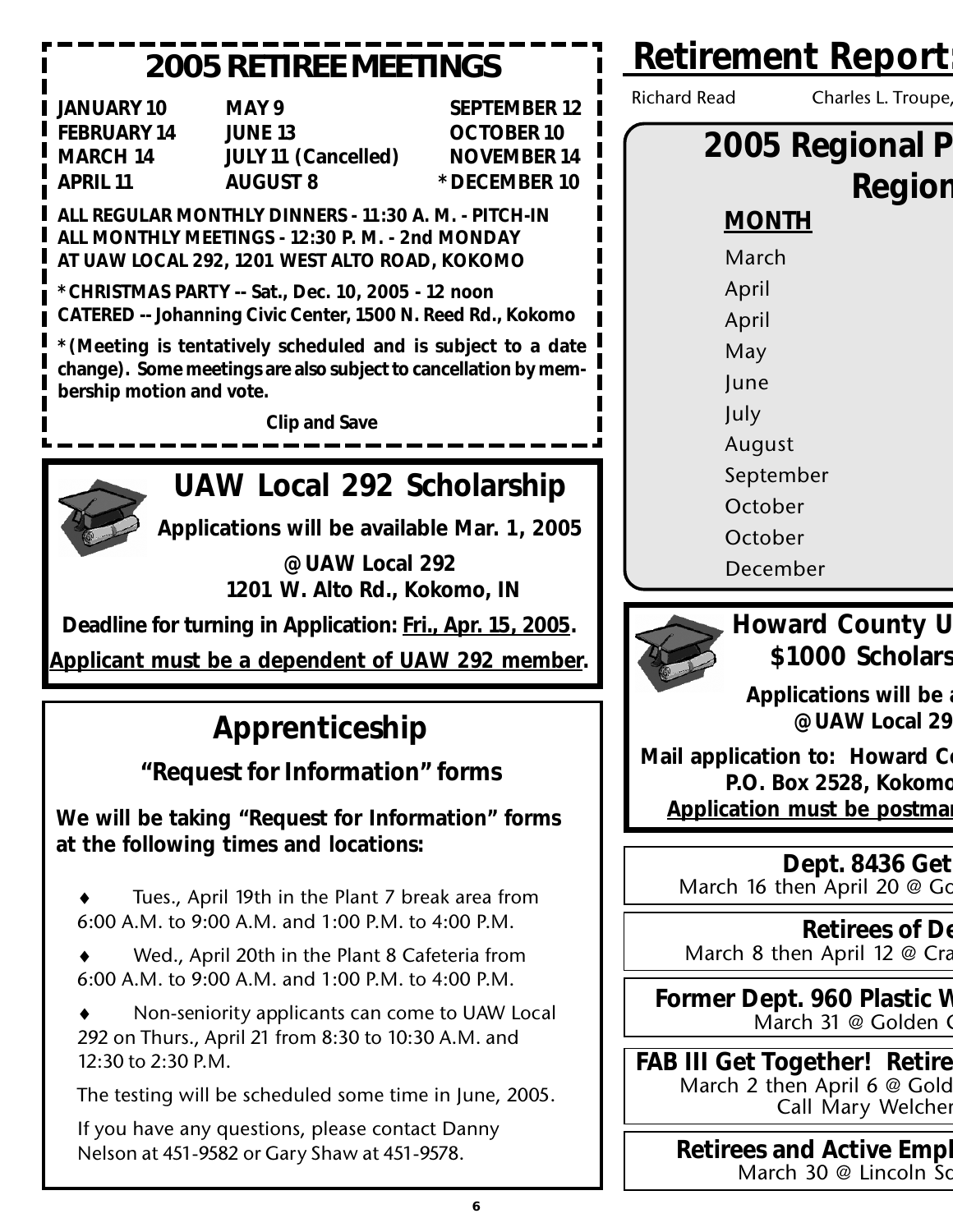# **HOOVER HEARING SERVICES 1201 W. Alto Rd., Kokomo, IN 46902 (Use the front entrance)**

**As a special service to members and eligible dependents, during the month of March on Mondays and Wednesdays from 8:30 a.m. to 4:30 p.m., we are again offering free-of-charge:**

**Video Ostoscope of your ears -(See the inside of your ears on a colored TV monitor to look for ear wax or other foreign objects) -- Value \$15.00.**



**Wax removal of both ears - (if needed) -- Value \$40.00.**

**To avoid waiting, please call us at (765) 453- 5741 or (800) 944-8485 to schedule your appointment. We will also be happy to discuss any hearing concerns or questions you may have. We look forward to seeing you!**

# **Official Notice**

**2005 Retiree Chapter Nominations & Election**

**Nominations Monday, April 11, 2005 Election Monday, May 9, 2005 Election Hours 10:00 a.m. to 1:00 p.m. Election Location UAW Local 292 Union Hall 1201 W. Alto Road, Kokomo, IN**

**Chairperson Recording Secretary** 

**1st Vice Chairperson Financial Secretary**

**2nd Vice Chairperson Sgt.-At-Arms**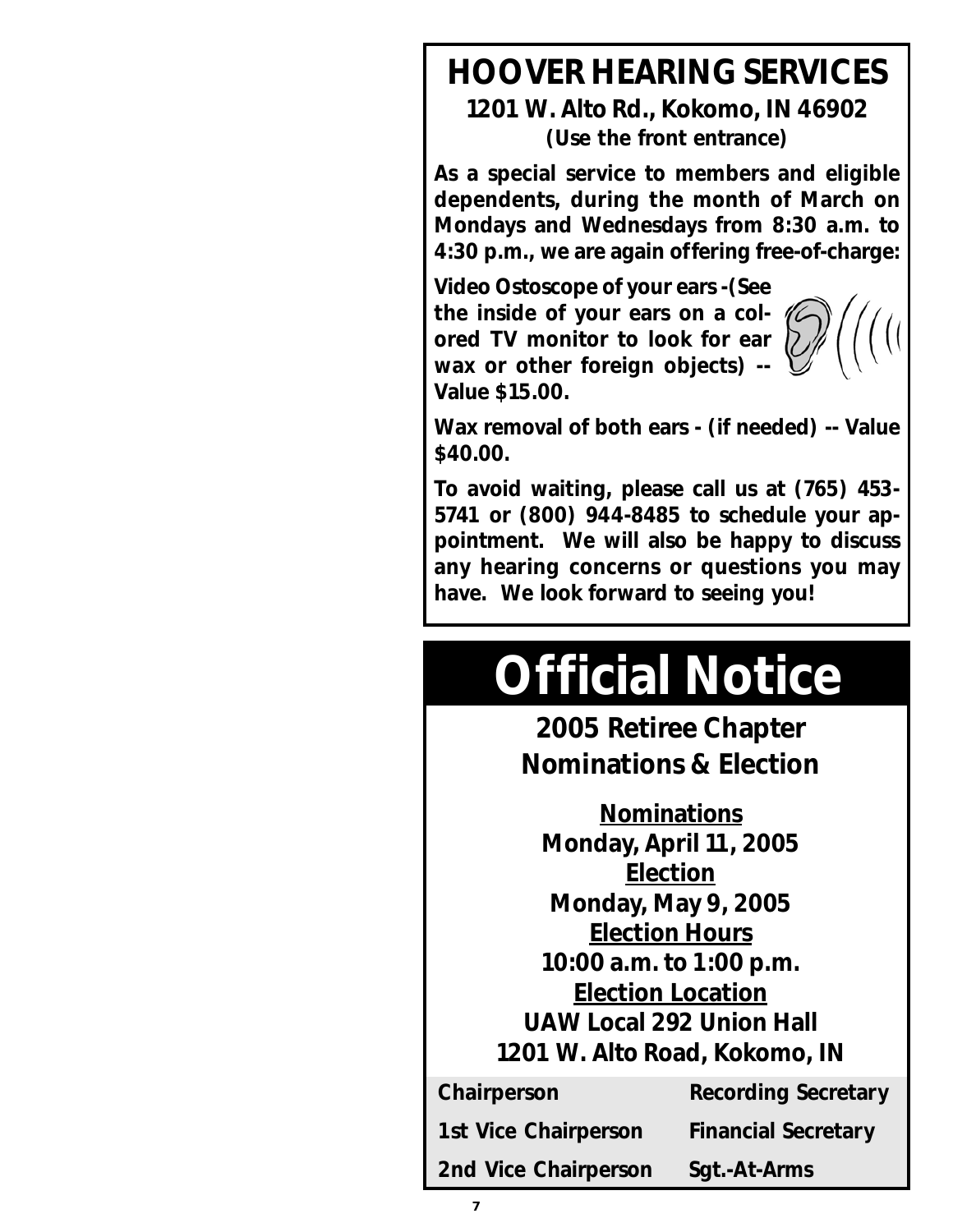Effective March 1, 2005 Walgreens will no longer be a participating pharmacy for enrollees who utilize Medco Health for their prescription drug coverage.

This change affects hourly enrollees who are enrolled in the following plans.

- 1. Traditional Care Network (TCN)
- 2. Preferred providers organization (PPO)

#### This change does not affect enrollees who are enrolled in an HMO.

With over 40,000 stores in the retail network, finding a participating pharmacy near your home or office is easy. Chose among retail chains such as CVS, Sav-On, Rite Aid, Eckerd, Brooks and Leader Net. Leading supermarket chains, including Albertsons, Osco, Sav-On and Kroger and thousands of independent community pharmacies. These pharmacies are eager to welcome you to their stores and promise to provide you with the highest level of service.

It is easy to transfer to a new pharmacy. If you have refills remaining for a prescription that you filled at Walgreens, just provide your prescription information (your medication bottle may be sufficient) to your new pharmacy. The pharmacist can transfer the prescription or obtain a new prescription for you from your doctor.

Additional information about nearby participating pharmacies will be available on March 1, 2005. You can visit Medco on line at *www.medco.com* and click "Locate a Pharmacy" or call Medco Member Services Toll Free at 1-800-711-3459.

## **Don't Forget New Phone Numbers**

#### **Delphi Retirees & Active Hourly Employees**

- **1. Lay off Benefits 1-877-389-2374**
- **2. Retiree Assistance 1-877-389-2374 TDD 1-877-322-0706**

#### **For Your Information**

America's Health Care System -- Not much change in 35 years: Oct. 27, 2003.

"If we are to act realistically and adequately to deal with this health care crisis, then I believe that we must free ourselves of the illusion that we have a health care system in America. What we have, in fact, is a disorganized, disjointed, antiquated, obsolete nonsystem of health care."

#### Walter Ruether - 1968

In 1968, there were 30 million Americans without health insurance.

In 2002 that number grew to 43.6 million.



# **Trustees Report --** *Submitted by Jim Shelton, Trustee*

Last month we asked if anyone was interested in planting a crop on the 5 acre field our Union Hall owns, south of our property at Park and Alto roads. We now have a commitment from a local farmer to plant alfalfa, which will give us additional income the next 5

to 6 years. This crop also has a more pleasant appearance than the rocky and weedy field we were required to maintain several times a year.

With our membership decreasing resulting in decreased income, we have the dilemma of our bills increasing. With the completion of our 2005 budget, we found it necessary to look at ways to use our dues monies more creatively. One example of this dilemma is with our natural gas bills, which during the winter ran in excess of \$2,000 per month. The Trustees are presently

attempting to deal with this situation by evaluating the installation of programmable thermostats for the assembly hall and office areas. We are constantly striving to contain costs in other areas as well, but this continues to be an uphill battle. One substantial 'battle' we managed to win concerned our Property Insurance. We were fortunate to be able to locate an Independent Agent who offered better insurance protection for about \$5,000 less in annual premiums. This past year we managed to take substantial cost out of our monthly phone bills and our officer's pager contract as well. With your continued help, ideas and understanding, we can come much closer to attaining our goal of holding down expenses, while still delivering much needed services to you, our active and retired members.

Please attend your Union meetings and become a part of the process!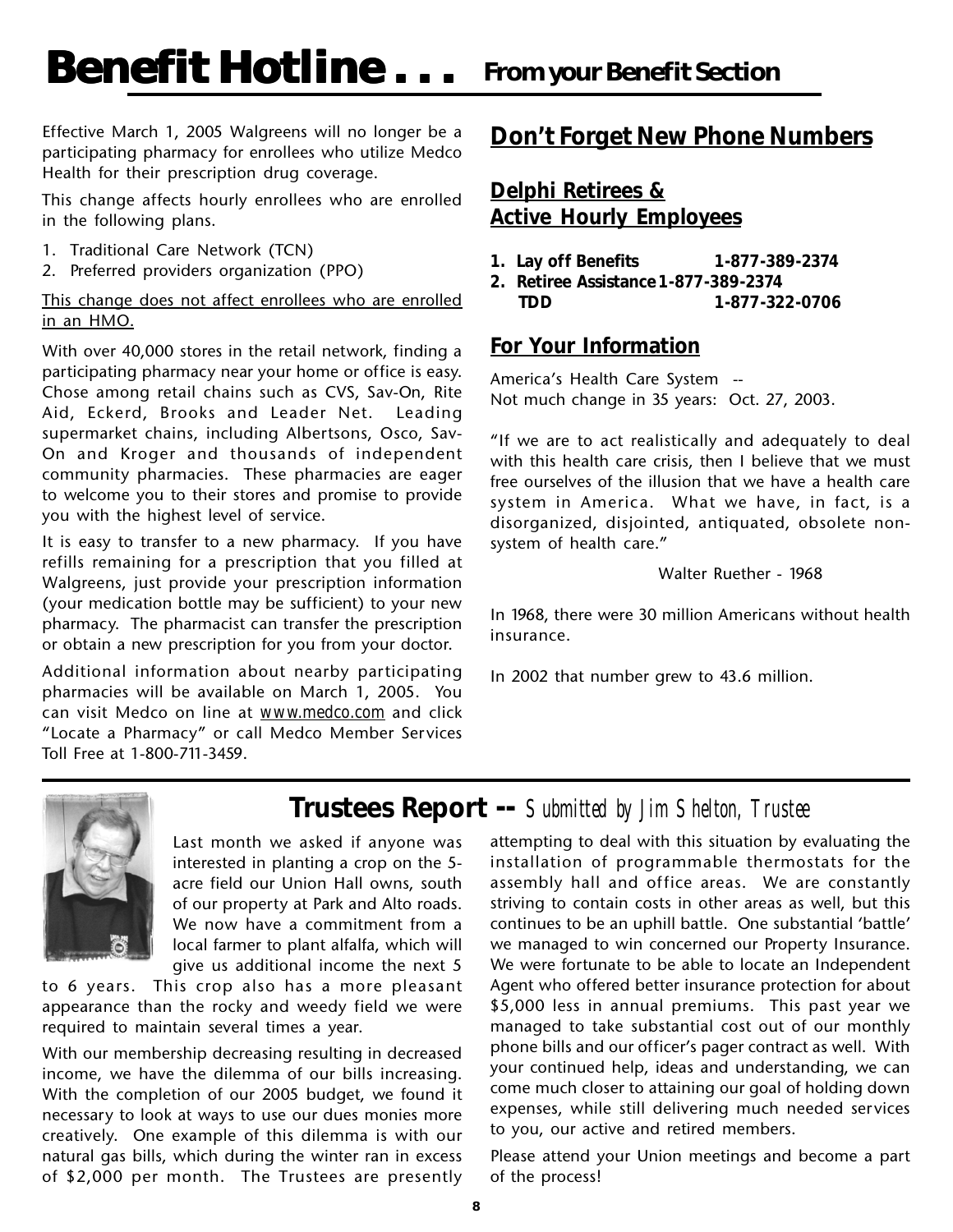Rex Medlen Gerald Durham, Sr. Victor White

# **With Sympathy:**

We extend our sympathy to… The following members who have lost loved ones during the month:



# *Thank You!*

#### ■ Special Thank Yous . . .

A big thank you to all our Local 292 Hobby Club ladies that gave their time to make approx. 46 lap robes for Southern Care Hospice, Samaritan Caregivers and people at Howard Haven.

Three cheers for all of you. You are great!

# **DivorceCare ..... Someone You Know Is Hurting**

It's hard to know how to help someone who is going through a divorce. It takes a long time and a lot of work to heal the pain that comes with the breakup of a marriage.

DivorceCare is a special weekly seminar and support group just for people who are separated or divorced. If you know someone going through a divorce, make sure they know about DivorceCare. It might just be the best thing you could do to help.

Meetings are Mondays 6:30-8:30 p.m. @ Crossroads Church.

Call 453-4626 to register.

Call Shirley Rinehart for more info.



# **In Memoriam: Chaplain's Report**

*Thelma Corbit, Chaplain*

We live in a world of pain and heartache. We are weighed down with pressures upon pressures everyday. Peoples minds are distraught and

oppressed. We don't have all the answers for the heart that has been broken. We don't understand the life that has to be scarred from hardship and grief.

We are losing our ability to identify and recognize real truth on anything. We are told certain things in the news and later hear something else, each one declaring it to be truth. Today's truth can be tomorrow's lies. People don't know where to put their belief anymore.

What we believe can make all the difference in the world. God has created within us a desire to believe. We can't put our faith in man. We can only believe in God and look unto him. He is the author and the finisher of our faith.

This is the time of year that our eyes are put on the cross and what was done upon it. That is our answer. This is what we need to think about when the pressure is on and no one around us seems to care.

**Revelation 1:18 . . .** *I am He that liveth, and was dead; and, behold, I am alive for evermore . . .*

Jesus is the cornerstone of everything we hold to be true. He is the first, the last and everything in between. He is the reason that we can face this changing world today. It is because he lives that we can keep believing.

The cross symbolizes the greatest victory of all time. The cross is not what is to be esteemed. It is the person who was on the cross. We serve a risen savior.

When the three Hebrews; Shadrach, Meshach and Abednego were thrown into a fiery furnace, their faith in God brought them out of the fire not burned.

**Daniel 3:27 . . .** *And the satraps, the deputies, the governors and the king's counselors gathered around together and saw these men that had been thrown into this fire, the fire had no power upon their bodies, nor was the hair of their head singed; neither were their garments scorched or changed in color or condition, nor had even the smell of smoke clung to them.*

This is the kind of God that I want to believe in. If he ever did it for anyone, he will do it again for us. God can and will help us with anything and everything when we serve him.

Going through painful trials that give us a run for our faith will only make our testimony greater.

In this world of disbelief we can choose to believe in one that gave his life so that we could have life and have it more abundantly.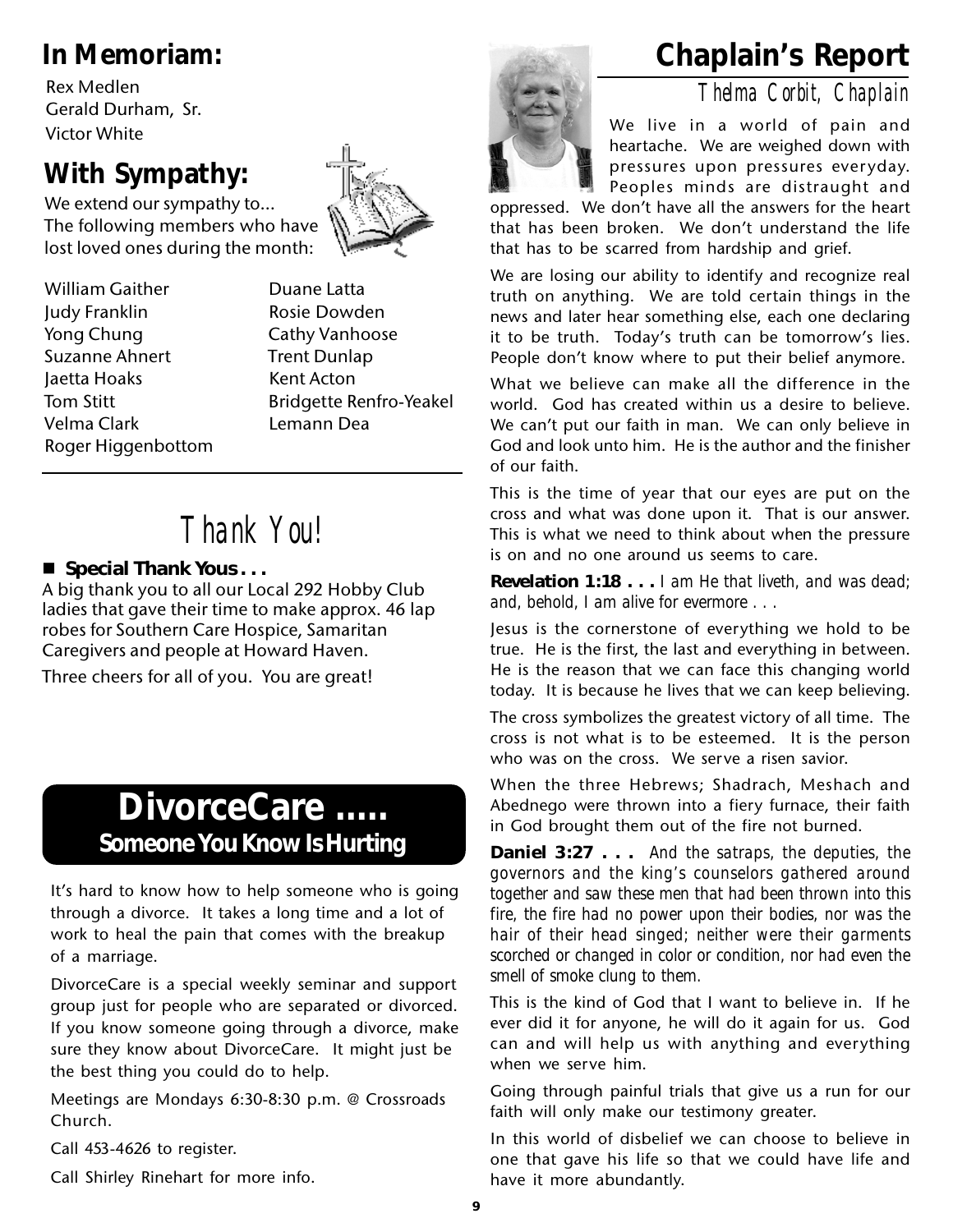

# **Sinking Social Security Retiree's Corner --** *Goldie Snavely, Financial Secretary/Treasurer*

**Social Security is not "heading for an iceberg." Minor adjustments could fix the program without the risks inherent in the president's privatization plan.**

President Bush is planing an

election-style campaign to convince Americans they should "reform" Social Security by allowing workers to put some of their retirement money in the stock market. Critics of his privatization plan say "dismantle" is a more accurate description of what Bush wants to do to the 70-year-old retirement program. What are Americans young and old to think?

It doesn't help the campaign's credibility that it is based on a faulty premise -- that Social Security is in imminent danger of financial failure. Actually, as government programs go, Social Security is the picture of stability. Yes, demographic changes in the coming decades -- more retirees, fewer workers -- will strain the system. Yet even the most sober projections say payroll taxes alone will sustain the program until 2018, and the accumulating trust fund, which is invested in treasury bonds, will support the current schedule of payments at least until 2042. Adjustments that are far more modest than Bush is expected to propose could extend the solvency of Social Security indefinitely.

So what's the rush to replace a program that offers predictable, steady retirement income with one that is more speculative and based on Wall Street's boom-and-bust cycles? The answer is not clear, but there is evidence that Bush's emphasis of the issue has more to do with ideology than economics. Two conser vative organizations backing the campaign -- the Heritage Foundation and Cato Institute -- have long been hostile to Social Security. Along with the Club For Growth, whose fundraising activities usually help elect conservative Republicans, they are putting their considerable resources into the effort.

A recent memo on the subject from Peter Wehner, Bush's director of strategic initiatives, sets a partisan tone. "I don't need to tell you that this will be one of the most important conservative undertakings of modern times," he wrote to selected supporters. The memo also reveals the coming strategy, including speeches "to establish an important premise: the current system is heading for an iceberg."

Equating Social Security to the Titanic is uncalled-for hyperbole. Democrats are guilty of demagoging Social Security, too, but most Americans probably care little about the politics and a lot about the outcome.

#### **Smaller checks, bigger risks**

While the campaign's backers are plotting their strategy, Bush has yet to reveal important details of his plan. However, there have been selective leaks from the White House that are filling in some of the blanks.

Two key elements are at the core of the privatization plan: revision of the benefit formula and creation of individual investment accounts. Both are dramatic changes that would fundamentally alter the covenant between retired workers and their government.

Most important is the proposal to calculate an individual's Social Security benefit using a different formula. Currently, the initial payment (the amount a new recipient gets before any cost-ofliving adjustments are made) is tied to the growth in wages. That makes sense, because Americans measure prosperity by their paychecks. The Bush plan would use a "price index" instead. While that may sound like a harmless change, it isn't. **(Continued on page 11)**

The benefits for future recipients would be reduced from 10 to 50% the coming decades under that proposed formula -- because price inflation lags rising wages. Would workers be able to make up the difference by investing some of their Social Security money in the stock market?

There is no guarantee, and that is one of the shortcomings of privatization. Workers 55 and older would stay in the traditional retirement program, but those below that age would be allowed to put a portion of their payroll taxes into funds that would invest in stocks and corporate bonds -- probably no more than \$1,000 to \$1,500 a year. That doesn't give workers in their early 50s and late 40s much time to build up a substantial nest egg. And while historical gains in stocks have achieved a yearly average of about 7 percent (before commissions and fees), there is no guarantee over a period of years or decades that returns will even stay in positive territory. And when faced with volatility in the stock market, many individual investors let emotion rule their choices, which is almost a guarantee for failure.

#### **Rolling the dice**

As the privatization plan has been laid out so far, the only certainty is that retirement benefits would be cut dramatically over time, while the ability of workers to keep up would be left to the vagaries of the marketplace. The likely outcome is that some sophisticated investors would do well while many others would come up short, and that could be a formula for disaster.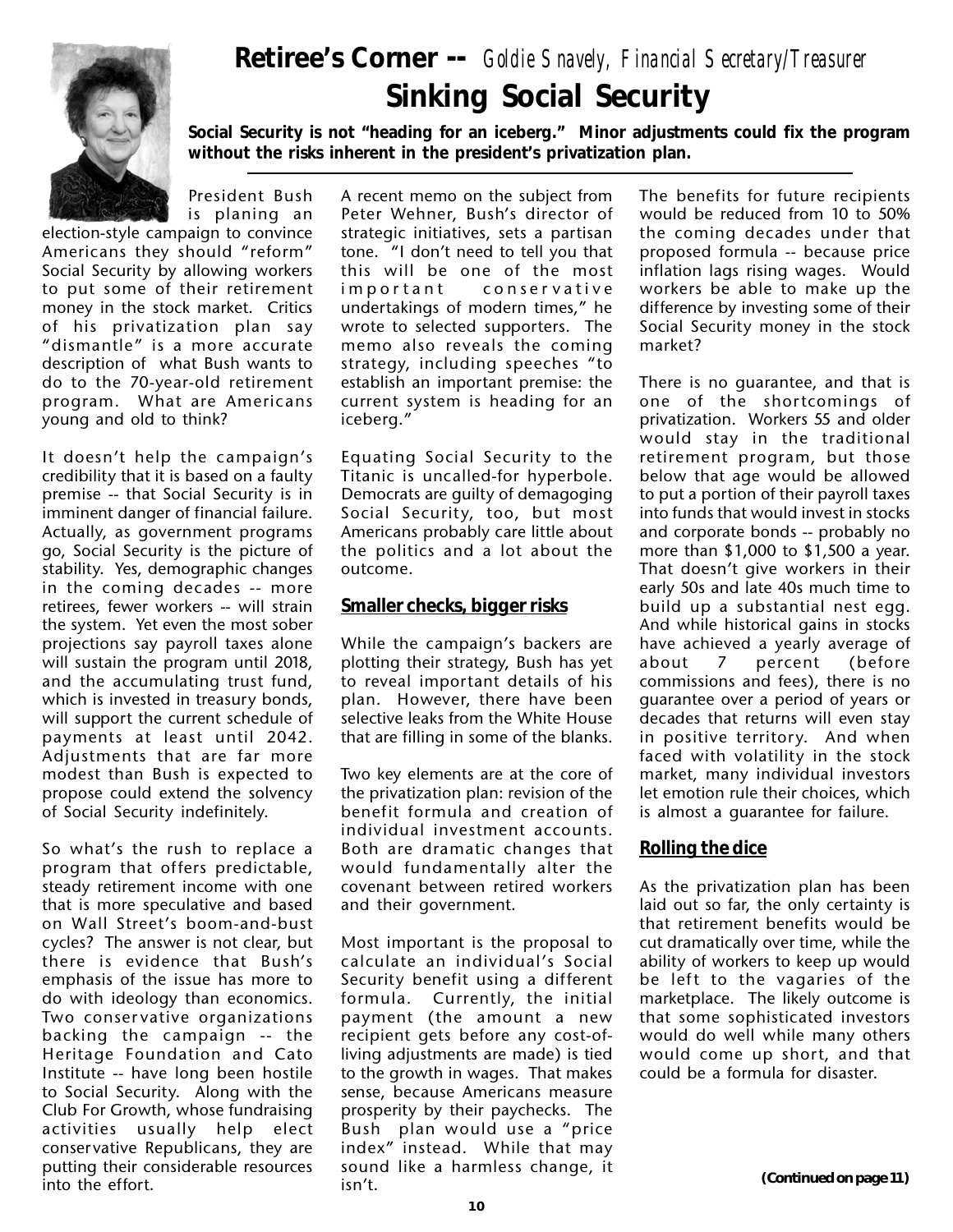#### **(Retiree's Corner Cont'd. from page 10)**

A third of all current retirees rely almost entirely on Social Security. Another third count it as the largest component of their income. In other words, Social Security provides the only guarantee of a comfortable retirement for tens of millions of Americans, a situation unlikely to change in coming generations considering the nation's low savings rate.

Yet younger workers are most likely to favor privatization. That could be because they have grown up during a record bull market (which may not repeat any time soon) or because they've been led to believe that Social Security won't be there when they need it. Breeding such generational distrust is shameful and should not be a part of any sales campaign.

Beyond that, there is a recklessness to the administration's agenda that could harm the entire economy. The cost of converting to private accounts has been estimated at up to \$2 trillion, a staggering amount

that would make the current \$400 billion budget deficit look insignificant by comparison. Bush has yet to account for the additional billions it will take to fight the Iraq war, make his tax cuts permanent and fund the Medicare prescription drug program that begins next year. He has ruled out the most obvious source of revenue for his plan - raising the salary cap on payroll taxes, which tops out this year at \$90,000. That means individuals with six-digit incomes pay no more into Social Security than those making much less.

Even the White House memo acknowledges the potential threat, noting that if Social Security were to borrow the money needed to offer investment accounts without reducing benefits, the result "could easily cause an economic chainreaction: The markets go south, interest rates go up and the economy stalls out."

#### **A rational resolution**

There is a better way. Smaller, less-

wrenching adjustments to Social Security that begin soon and are stretched out over many years would bring the program under control while causing little pain. It could be accomplished with subtle adjustments to benefits that could even involve putting some retirement funds in safe but higheryielding investments. If that last step is taken, however, Social Security should assume the risk and make the investment decisions.

Those points are worthy of public debate. What we are likely to get instead is a campaign that looks a lot like the past presidential contest, where rhetoric and emotion elbowed out rational conversation.

Social Security may be a subject that puts young workers to sleep and helps older ones sleep more soundly, but it is time for both groups to wake up. The retirement they save may be their own.

**Source: St. Pete Newspaper**



# *Delphi-D Alumni Club Programs - 2005*

January 20 - Johanning Civic Center - Colonel Beebe - Commander Grissom Air Reserve Base February 17 - Johanning Civic Center - Rosemary Hammon - Boat Builder Extraordinaire March 17 - Kokomo Country Club - Catherine Stout - "Everything About The Harp" **\*** April 21 - Johanning Civic Center - John VanNatta - Head of Miami Correctional Facility May 19 - Kokomo Country Club - Rosemary Shanks - Back by Popular Demand **\***

June 16 - Johanning Civic Center - Drs. Murphy & Fantuzzo - Dentistry for the Ages

**KOKOMO COUNTRY CLUB MEETINGS ARE BREAKFASTS AND REQUIRE A TICKET \* CALL HUGUETTE LOVE @ 457-0718 -- ALL MEETINGS BEGIN AT 9:00 A.M.**